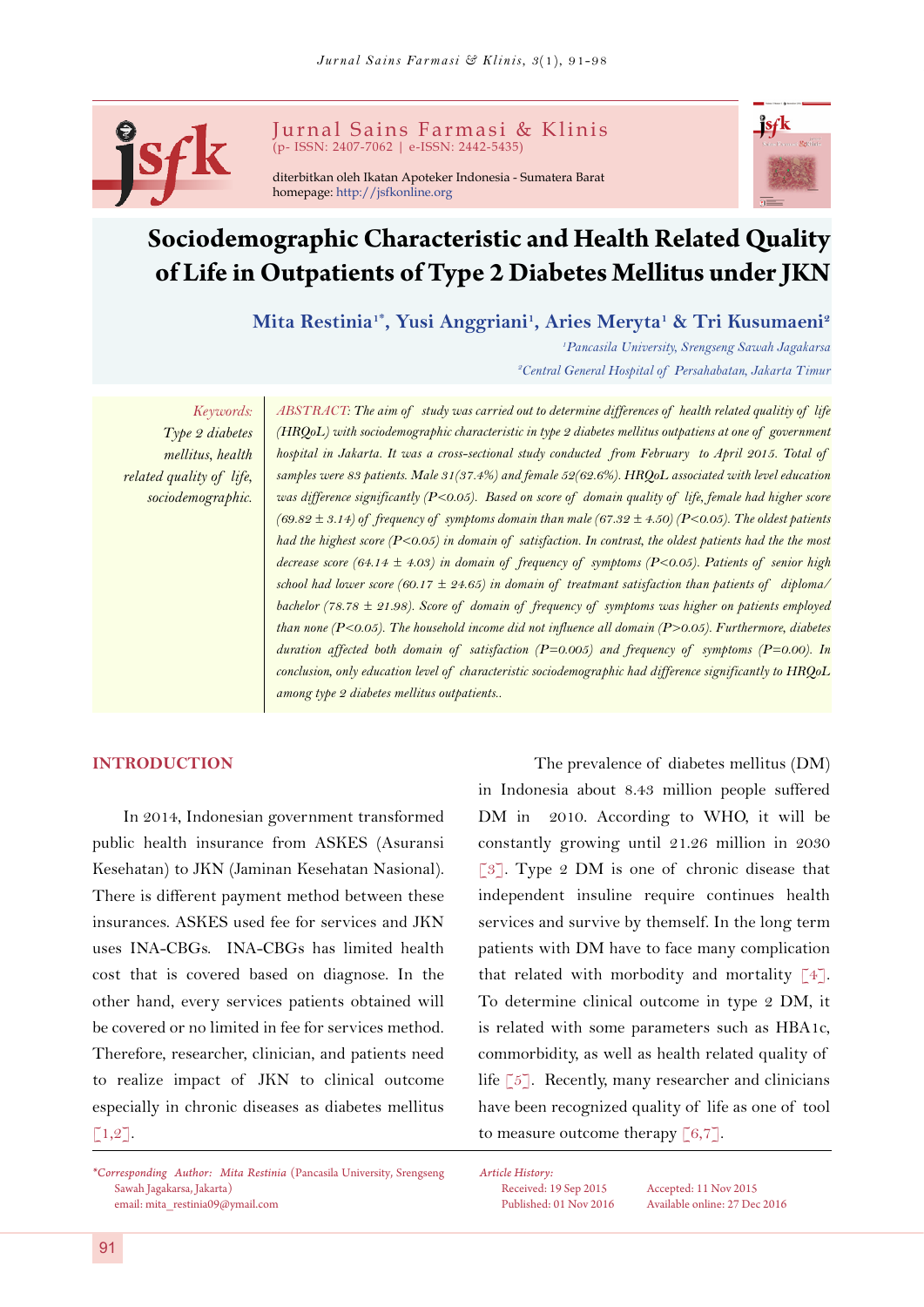HRQOL is defined that perception of patients relates with desired outcome of their therapy such as health, well being, and functioning. Moreover HRQoL also showed that capabilty of self care activities of patients that will influence to control and maintanance blood glucose as well. Sociodemographic and socioeconomic characteristic are associated with quality of life. Javanbakht's research in Iran was conducted that gender, education, employement, duration of diabetes, diabetes related hospitalization were affected quality of life [[6](#page-6-5)]. In line with the research of Zyoud in 2015 performed that elderly patients, unemployed had independent risk to poor  $HRQoL [8]$  $HRQoL [8]$  $HRQoL [8]$ .

Heretofore, there are limited research of HRQoL among type 2 DM outpatients under JKN in Indonesia. Therefore the presence of the study carrioud out to measure health quality of life among sociodemographic characteristic in type 2 DM outpatients

#### **METHODS**

The study was performed by cross-sectional method that used diabetes quality of life clinical trial questionnaire (DQLCTQ) to identify difference of health related quality of life among sociodemographic characteristic such as gender, age group, education level, employement, household income, and duration of diabetes at one of government hospital in Jakarta. The questionnaire was validated and reliable. Thus the questionnaire was distributed and filled by type 2 diabetes mellitus outpatients.

Subject who eligible in this study were all adult type 2 diabetes mellitus outpatients with ASKES before implementation of JKN, agree to be a participant and willing to write informed consent. Subject with double insurance were excluded in this study.

Data were collected by questionnaires have been filled by participant. The data were analyzed descriptively and statistically conducting one of statistical program.

## **RESULT AND DISCUSSION**

.

## A. Validity and Reliability Test of DQLCTQ

The questionnaire consist of eight domains as physical function, energy, health distress, mental health, satisfaction, treatment satisfaction, treatment flexibility, and frequency of symptoms. The result of the test was conducted that in spite of 3 questions have not been valid but reliable. Associated with the result, that question still include in questionnaire with require editing of written text.

#### B. Sociodemographic Characteristic

Total of samples were collected that 83 patients. In this study, sociodemographic defined as sex, age group, education level, employment,

|  | Table 1. Characteristics of the patients |  |  |
|--|------------------------------------------|--|--|
|--|------------------------------------------|--|--|

| Characteristic   |                       | $N(\%)^*$      |        |
|------------------|-----------------------|----------------|--------|
| <b>Sex</b>       | Male                  | 31             | (37.4) |
|                  | Female                | 52             | (62.6) |
| <b>Age Group</b> | $45 - 54$ years       | 3              | (3.6)  |
|                  | $55 - 64$ years       | 27             | (32.5) |
|                  | $65 - 74$ years       | 43             | (51.8) |
|                  | $\geq$ 75 years       | 10             | (12.4) |
| Education        | Senior high school    | 35             | (42.2) |
|                  | diploma/bachelor      | 48             | (57.8) |
| Employment       | Unemployed            | 80             | (96.4) |
|                  | Employed              | 3 <sup>1</sup> | (3.6)  |
| Household        | None                  | 18             | (21.7) |
| Income           | $Rp. 1 - < 3$ million | 29             | (34.9) |
|                  | $Rp. 3 - < 5$ million | 36             | (43.4) |
| <b>Diabetes</b>  | $1 - 5$ years         | 14             | (16.9) |
| duration         | $6 - 10$ years        | 45             | (54.2) |
|                  | $> 10$ years          | 24             | (28.9) |

\*Percentage by total of samples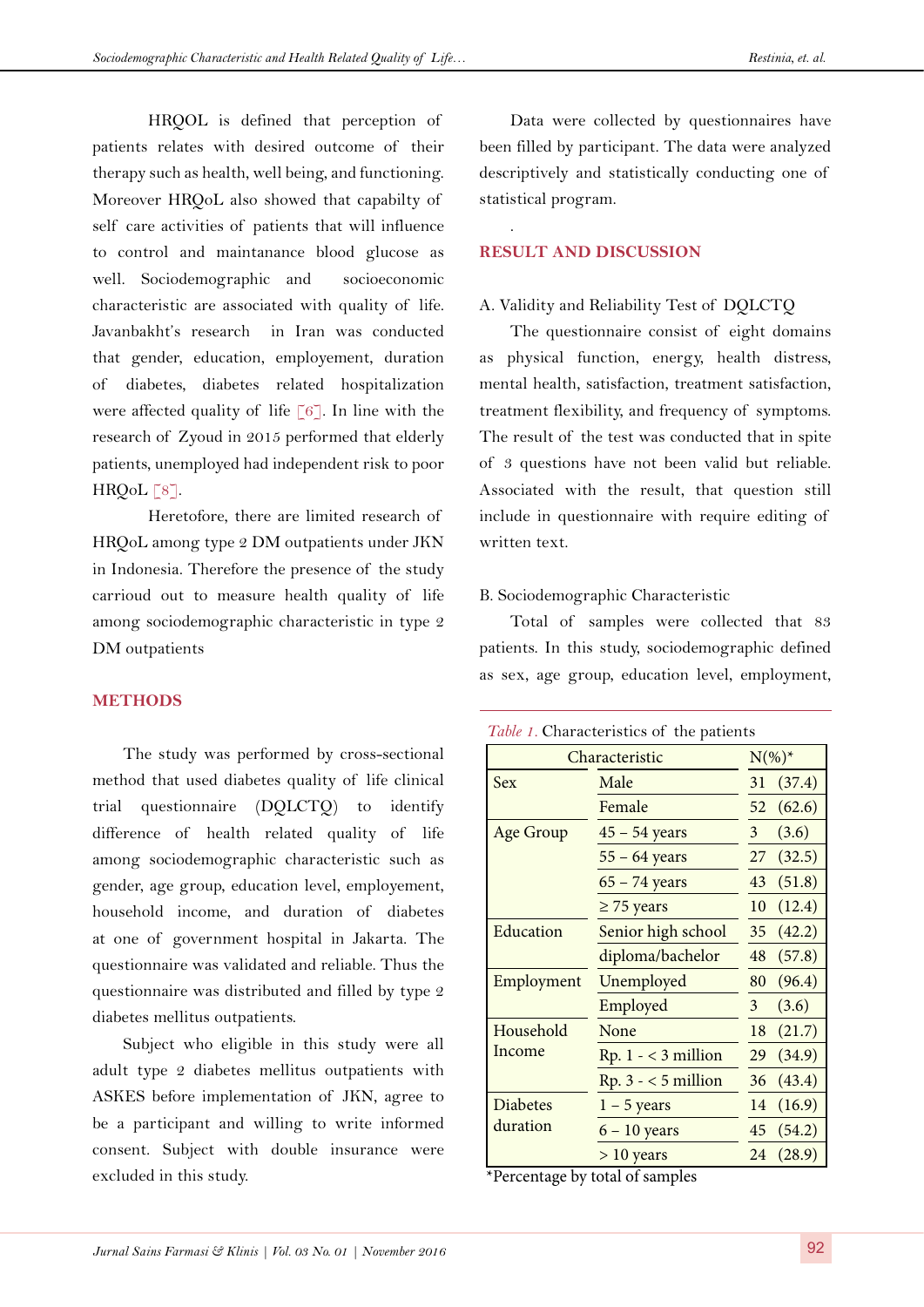household income, and diabetes duration.

The characterictic of patients have been shown in Table 1. This study performed that female's patients more than male patients. It was linear with the research of Zyoud et.al [[8](#page-6-7)] and Javanbakht et.al [[6](#page-6-5)]. Mean of age upper than  $50$ years old (geriatric). 96.4 % patients unemployed. The most patients had duration of diabetes longer than five years.

C. Sociodemographic Characteristic Related with Differences of HRQoL

We used an independent t test to analyze the impact of gender, employment, and education level to health related quality of life. The statistic test indicated that characteristic of gender was not affected HRQoL (p>0.05), as well as employment. However, HRQol had differences significantly among education level of patients (P<0.05). The score of HRQoL was higher in diploma/ bachelor than senior high school. Patients with

higher education level had positive minded of their diseases. It assumed that education may lead influence to HRQoL. This result have in line with research of Hartati [\[9](#page-7-0)] and Sari et.al (2011) at Sardjito Hospital [\[10](#page-7-1)]. In addition, we used 0ne-Way ANOVA to determine the differences of HRQoL on age group and household income. The result of test performed that there were no differences score of HRQoL on age group and household income.

The result of descriptive analysis showed that female had higher quality of life than male. This reflected the study was carried out at Sleman hospital, Yogyakarta [[11\]](#page-7-2). Meanwhile, The analysis quality of life based on age group demonstrated that the most score of quality of life was the oldest patients. Different with the research of Rodekop et.al  $\lceil 12 \rceil$  that reported the younger patients had positive minded to face their disease. The increase of household income was followed by score of quality of life. This conformed the

|                   | Variable              | <b>HRQoL</b> scores | P Value   |  |
|-------------------|-----------------------|---------------------|-----------|--|
| <b>Sex</b>        | Male                  | $63.17 \pm 20.83$   | $0.167*$  |  |
|                   | Female                | $69.55 \pm 18.88$   |           |  |
| <b>Age Group</b>  | $45 - 54$ years       | $69.93 \pm 3.10$    | $0.667**$ |  |
|                   | $55 - 64$ years       | $73.55 \pm 5.76$    |           |  |
|                   | $65 - 74$ years       | $73.77 \pm 4.75$    |           |  |
|                   | $\geq$ 75 years       | $72.33 \pm 9.95$    |           |  |
| Education         | Senior high school    | $71.65 \pm 4.82$    | $0.019*$  |  |
|                   | diploma/bachelor      | $74.65 \pm 6.20$    |           |  |
| Employment        | Unemployed            | $73.40 \pm 5.84$    | $0.937*$  |  |
|                   | Employed              | $73.07 \pm 6.45$    |           |  |
| Household Income  | None                  | $72.06 \pm 5.22$    | $0.555**$ |  |
|                   | $Rp. 1 - < 3$ million | $73.76 \pm 5.36$    |           |  |
|                   | $Rp. 3 - < 5$ million | $73.75 \pm 6.50$    |           |  |
| Diabetes duration | $1 - 5$ years         | $74.51 \pm 5.24$    | $0.733**$ |  |
|                   | $6 - 10$ years        | $73.14 \pm 4.84$    |           |  |
|                   | $> 10$ years          | $73.20 \pm 7.70$    |           |  |

Note: Data are Mean±SD; \*independent t test; \*\* One way ANOVA were used at α=0.05

*Table 2.* HRQoL in type 2 DM outpatients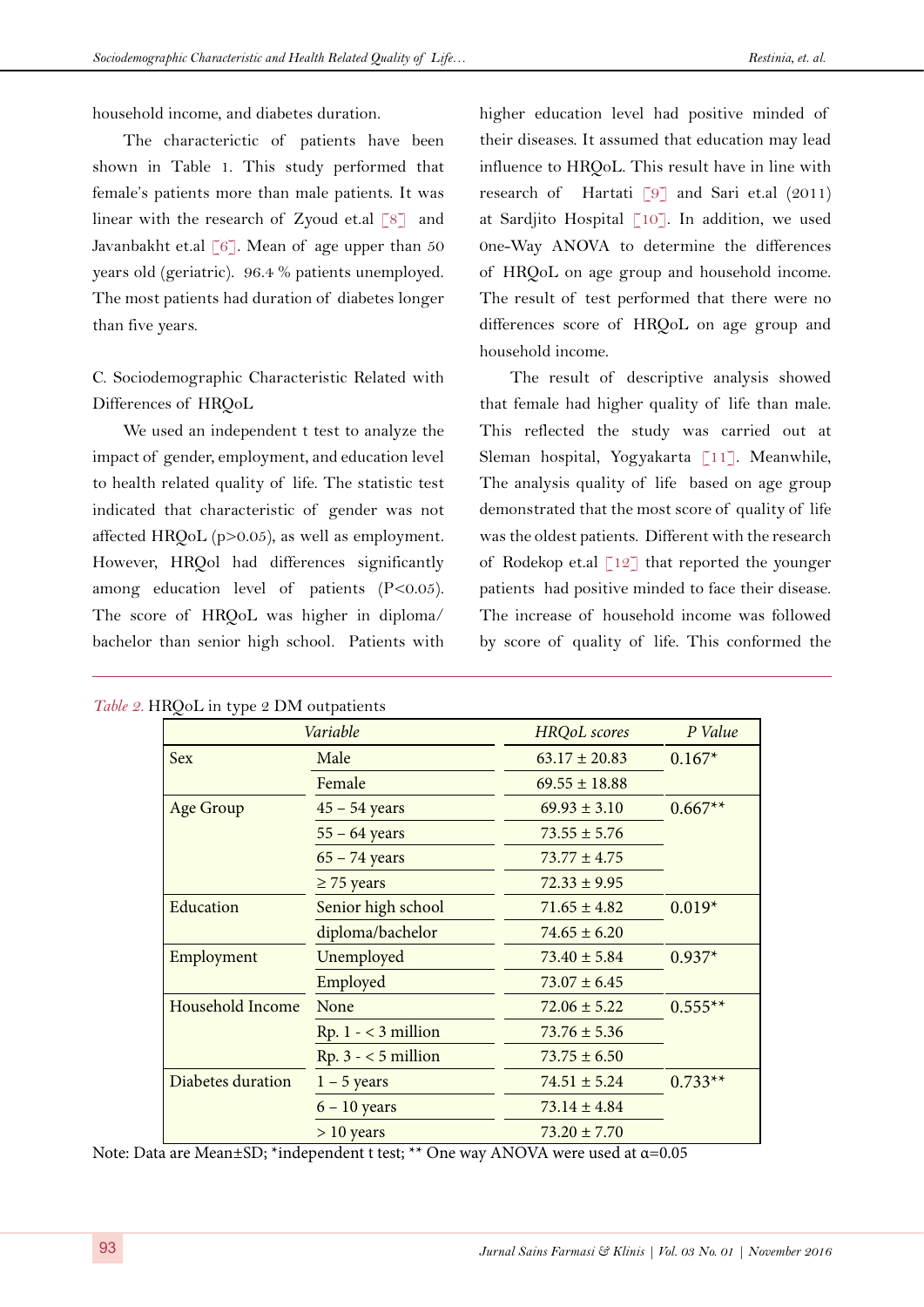research by Pontoan at Tarakan Hospital [\[13](#page-7-4)]. Patients who had better financial will have ability to improve their condition. Meanwhile HRQoL decreased as long time of duration of diabetes. The result study of Grey et al.(1998) reported that diabetes duration affected quality of life associated with complication  $[14]$  $[14]$  $[14]$ .

D. Differences Domain Score of HRQoL Related with Sex

The scores of HRQoL in all domains were not normally distributed by Kolmogorov smirnov test. As a result, to asses the influence of sex on domain score of HRQoL, Mann whitney test was carried out. Statistical analysis showed that the domain score of frequency of symptoms among type 2 DM female outpatients were higher than male patients and difference significantly (P<0.05). Based on domain of frequency of symptoms, physical function, energy, treatmant satisfaction, and treatmant flexibility, the female patients exhibited higher score than male patients eventhough it was not statistically significant. Meanwhile, patients with gender of male had higher score of quality of life in domain of health distress, mental health, and satisfaction but it was not significant in statistic. Rubin and Peyrot (1997) founded the similar result that the female patients demonstrated more experience physological disturbance than male patients [\[15](#page-7-6)]. Guciardi's research (2008) announced that physological depression may lead to patients behavior in look

|                              |                   | Sex               |            |  |
|------------------------------|-------------------|-------------------|------------|--|
| Domain                       | Male              | Female            | $P value*$ |  |
| <b>Physical Function</b>     | $63.17 \pm 20.83$ | $69.55 \pm 18.88$ | 0.149      |  |
| Energy                       | $69.22 \pm 11.67$ | $76.54 \pm 7.80$  | 0.310      |  |
| <b>Health distress</b>       | $88.55 \pm 9.00$  | $87.05 \pm 10.22$ | 0.446      |  |
| Mental health                | $81.67 \pm 4.94$  | $80.13 \pm 5.31$  | 0.126      |  |
| Satisfaction                 | $72.11 \pm 10.43$ | $71.05 \pm 10.85$ | 0.732      |  |
| Treatmant satisfaction       | $69.91 \pm 26.69$ | $71.54 \pm 23.83$ | 0.966      |  |
| <b>Treatment flexibility</b> | $65.97 \pm 4.37$  | $66.89 \pm 4.60$  | 0.366      |  |
| Frequency of symptoms        | 67.32 $\pm$ 4.50  | $69.82 \pm 3.14$  | 0.014      |  |

Note : data are means±SD, \* Mann Whitney Test were used at α=0.05

*Table 4.* Differences of score each of domain related with age group

|                               | Age Group         |                   |                   |                   |                        |
|-------------------------------|-------------------|-------------------|-------------------|-------------------|------------------------|
| Domain                        | $45 - 54$ years   | $55 - 64$ years   | $65 - 74$ years   | $\geq$ 75 years   | $P$ Value <sup>*</sup> |
| <b>Physical Function</b>      | $58.33 \pm 22.02$ | $68.83 \pm 20.23$ | $68.60 \pm 17.33$ | $59.16 \pm 27.34$ | 0.485                  |
| Energy                        | $70.67 \pm 19.01$ | $77.14 \pm 9.24$  | $72.90 \pm 8.25$  | $69.66 \pm 14.56$ | 0.326                  |
| <b>Health distress</b>        | $98.60 \pm 2.43$  | $86.35 \pm 9.84$  | $88.26 \pm 9.77$  | $84.98 \pm 9.25$  | 0.141                  |
| Mental health                 | $81.67 \pm 2.89$  | $81.12 \pm 6.07$  | $80.70 \pm 4.84$  | $79.33 \pm 5.06$  | 0.706                  |
| Satisfaction                  | $67.57 \pm 8.10$  | $64.56 \pm 7.33$  | $74.57 \pm 10.56$ | $77.78 \pm 10.16$ | 0.000                  |
| <b>Treatmant satisfaction</b> | $45.37 \pm 41.63$ | $72.86 \pm 23.73$ | $70.36 \pm 24.43$ | $75.86 \pm 23.28$ | 0.497                  |
| <b>Treatment flexibility</b>  | $66.07 \pm 5.31$  | $66.41 \pm 4.53$  | $66.42 \pm 4.50$  | $67.60 \pm 4.85$  | 0.887                  |
| <b>Frequency of Symptoms</b>  | $71.20 \pm 3.21$  | $71.14 \pm 3.59$  | $68.42 \pm 2.85$  | $64.14 \pm 4.03$  | 0.000                  |

Note: data are means $\pm$ SD \* Kruskal-Wallis Test were used at  $\alpha$ =0.05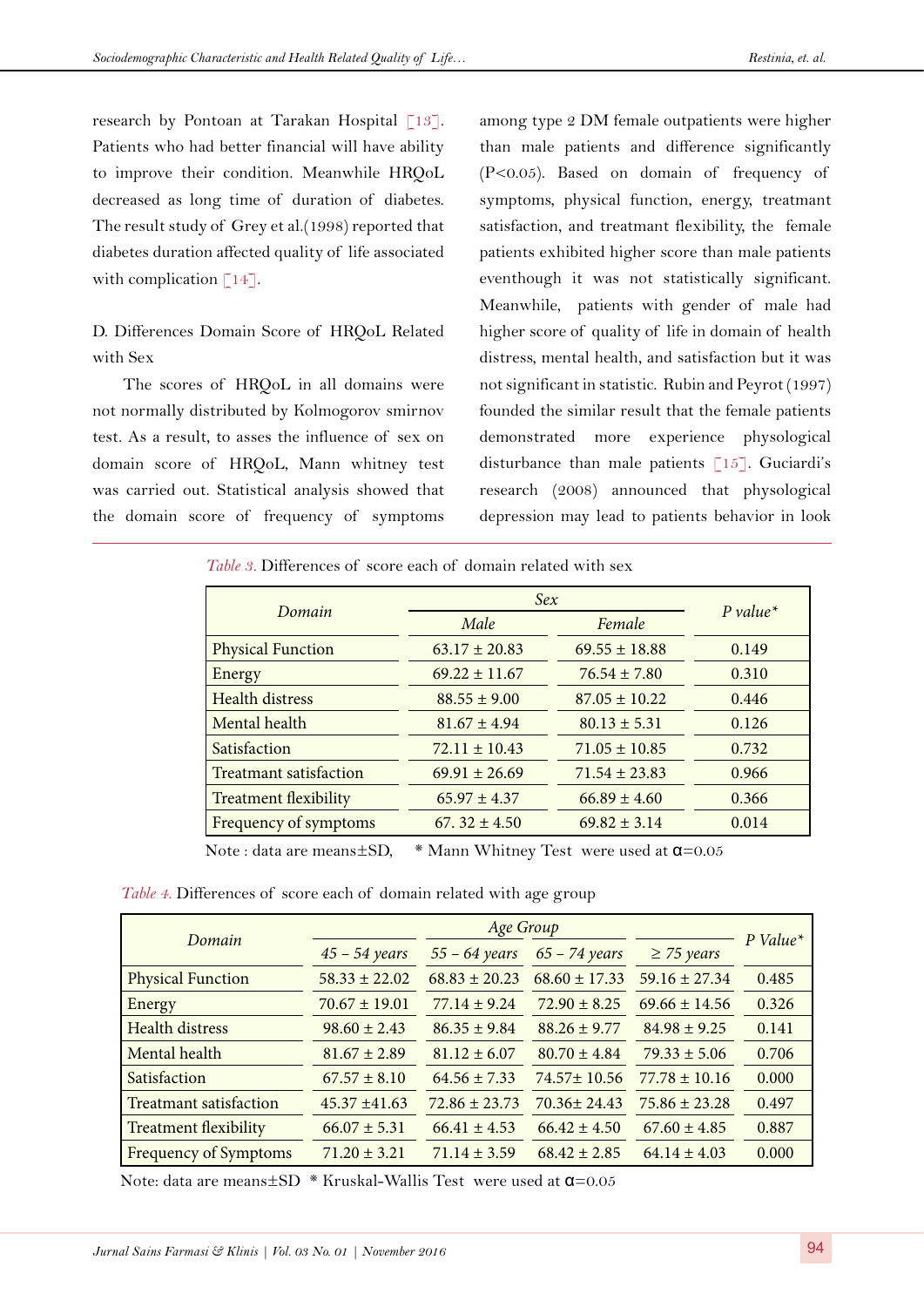after their disease  $\lceil 16 \rceil$ .

E. Differences Domain Score of HRQoL Related with Age Group

The kolmogorov-smirnov showed that all domain of quality of life distributed not normally. To identify the influence of age group of all domain, Kruskal-Wallis test was conducted. Statistical analysis showed that age group influenced significantly domain of satisfaction and frequency of symptomps (p<0.05). Patients with age of  $\geq 75$  years old had the lowest score of domain frequency of symptom Meanwhile based on domain of satisfaction, patients with age of  $\geq$  75 years old had the highest score. Descriptive analysis showed that the increase of age did not influence of score of domain except mental health.

Different with Manini et.al (2009) reported that physiological system will descend as the increase of age  $\lceil 8 \rceil$  $\lceil 8 \rceil$  $\lceil 8 \rceil$ .

F. Differences Domain Score of HRQoL Related with Education Level

Table 5 showed that quality of life difference significant statistically between patients of senior high school and patients of diploma/bachelor (P<0.05). Patients of senior high school had lower score on domain of treatmant satisfaction than patients of diploma/bachelor. Papadopolus et.al (2008) reported that the patients who had low education had the lowest quality of life  $\lceil 19 \rceil$ . Based on descriptive analysis, patients with level education of diploma/bachelor exhibited higher score in some domain such as phsycal function,

|                               | <b>Education</b> level |                   |            |  |
|-------------------------------|------------------------|-------------------|------------|--|
| Domain                        | Senior High School     | Diploma/Bachelor  | $P value*$ |  |
| <b>Physical Function</b>      | $64.05 \pm 18.71$      | $69.44 \pm 20.37$ | 0.421      |  |
| Energy                        | $74.37 \pm 8.55$       | $73.39 \pm 11.05$ | 0.571      |  |
| <b>Health distress</b>        | $87.36 \pm 9.93$       | $87.80 \pm 9.73$  | 0.827      |  |
| Mental health                 | $80.96 \pm 5.43$       | $80.53 \pm 5.06$  | 0.792      |  |
| Satisfaction                  | $71.20 \pm 9.38$       | $71.63 \pm 11.57$ | 0.783      |  |
| <b>Treatmant satisfaction</b> | $60.17 \pm 24.65$      | $78.78 \pm 21.98$ | 0.001      |  |
| <b>Treatment flexibility</b>  | $66.15 \pm 4.43$       | $66.83 \pm 4.58$  | 0.498      |  |
| Frequency of symptoms         | $68.98 \pm 4.01$       | $68.82 \pm 3.81$  | 0.790      |  |

*Table 5.* Differences of score each of domain related with education level

Note: data are means±SD \* Mann Whitney Test were used at α=0.05

| <i>Table 6.</i> Differences of score each of domain related with employment |  |  |
|-----------------------------------------------------------------------------|--|--|
|                                                                             |  |  |

| Domain                        | Employment        | $P value*$        |       |
|-------------------------------|-------------------|-------------------|-------|
|                               | Unemployed        | Employed          |       |
| <b>Physical Function</b>      | $67.60 \pm 19.89$ | $55.57 \pm 12.72$ | 0.293 |
| Energy                        | $73.88 \pm 9.60$  | $71.67 \pm 21.73$ | 0.493 |
| <b>Health distress</b>        | $87.41 \pm 9.78$  | $93.03 \pm 8.69$  | 0.336 |
| Mental health                 | $80.59 \pm 5.23$  | $83.90 \pm 3.48$  | 0.261 |
| Satisfaction                  | $71.79 \pm 10.60$ | $62.23 + 8.24$    | 0.072 |
| <b>Treatmant satisfaction</b> | $70.60 \pm 24.97$ | $79.67 \pm 20.84$ | 0.593 |
| <b>Treatment flexibility</b>  | $66.57 \pm 4.51$  | $66.07 \pm 5.31$  | 0.851 |
| Frequency of symptoms         | $68.76 \pm 3.88$  | $72.37 \pm 1.67$  | 0.048 |

Note: data are means±SD \* Mann Whitney Test were used at α=0.05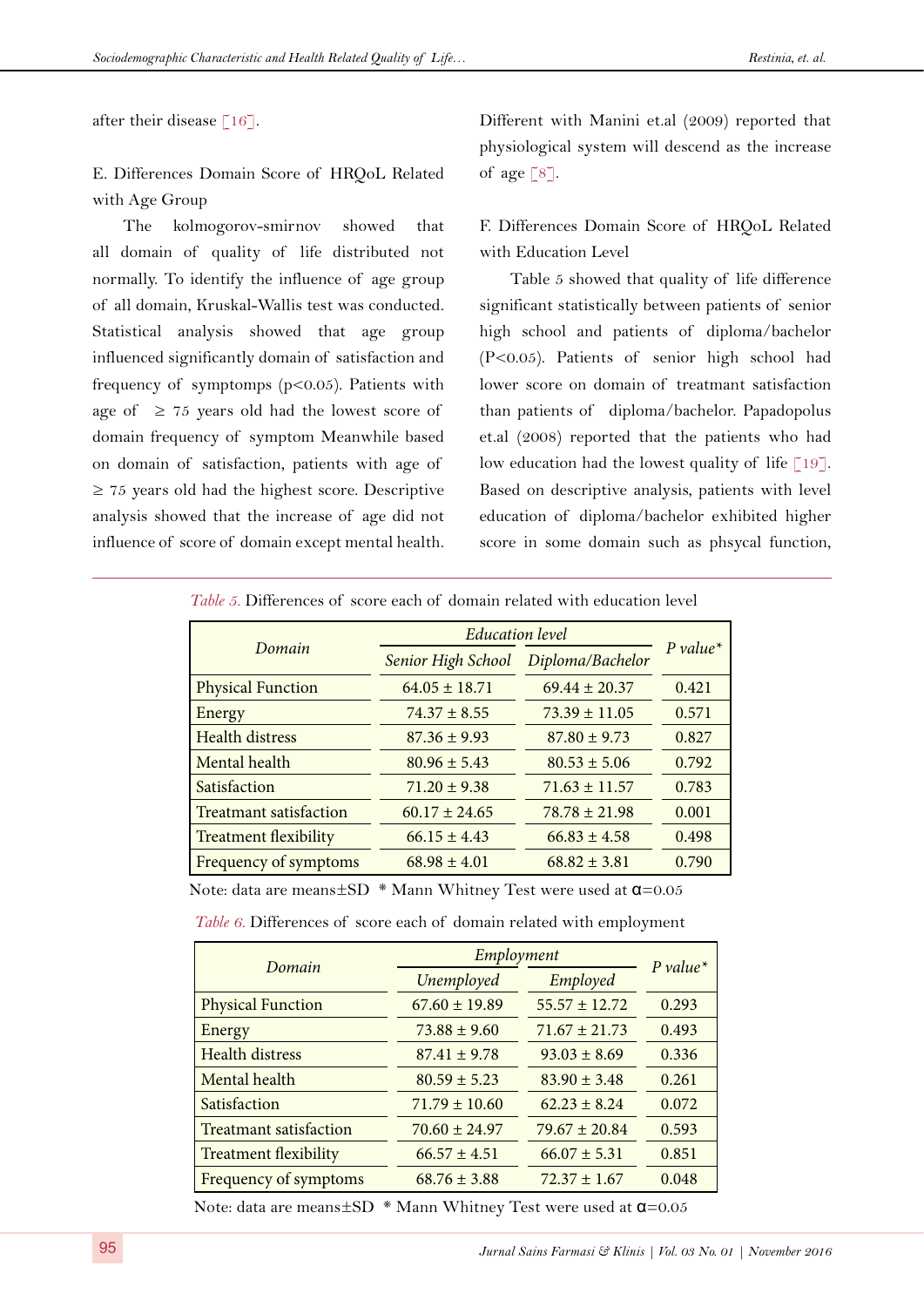health distress, satisfaction, as well as treatment flexibility. In addition they had lower score in domain as mental health and frequency of symptomps. Patients with high level of education have willingnes their condition and positive related with their treatment.

G. Differences Domain Score of HRQoL Related with Employment

Table 6 demonstrated that difference score of domain as employment. To identify, Mann whitney test were conducted regarding the result of kolmogorov-smirnov showed that the data distributed not normally. Statistical analysis revealed that there were no differences significant between employment and all domains except domain of frequency of symptom. The score of domain of frequency of symptoms in patients unemployed lower than employed patients (P<0.05). But as descriptively study showed that employed patients had higher score of domain such as health distress, mental health, and treatmant satisfaction. The unemployed patients had a frequently complaint associated with blurred vission, nausea, fatigue, thirst/dry mouth, excessive hunger, frequent urination, and paresthesia (pins and needles of feet and hands). It related the decrease of HRQOL.

H. Differences Domain Score of HRQoL Related

|                          | Household Income  |                       |                       |            |
|--------------------------|-------------------|-----------------------|-----------------------|------------|
| Domain                   | None              | $Rp. 1 - < 3 million$ | $Rp. 3 - < 5$ million | $P value*$ |
| <b>Physical Function</b> | $64.35 \pm 18.69$ | $68.96 \pm 19.53$     | $67.13 \pm 20.79$     | 0.626      |
| Energy                   | $76.71 \pm 8.10$  | $74.94 \pm 6.65$      | $71.43 \pm 12.53$     | 0.558      |
| Health distress          | $87.48 \pm 10.79$ | $87.14 \pm 9.96$      | $88.06 \pm 9.31$      | 0.846      |
| Mental health            | $81.11 \pm 5.08$  | $79.60 \pm 5.81$      | $81.40 \pm 4.70$      | 0.474      |
| Satisfaction             | $71.78 \pm 8.82$  | $71.90 \pm 10.50$     | $70.92 \pm 11.78$     | 0.766      |
| Treatmant satisfaction   | $58.81 \pm 26.01$ | $71.95 \pm 23.29$     | $76.18 \pm 23.92$     | 0.061      |
| Treatment flexibility    | $66.58 \pm 4.62$  | $67.12 \pm 4.66$      | $66.07 \pm 4.34$      | 0.642      |
| Frequency of symptoms    | $69.72 \pm 4.28$  | $68.46 \pm 3.28$      | $68.82 \pm 4.14$      | 0.908      |

*Table 7.* Differences all domain score related with household income

Note: data are means $\pm$ SD \* Kruskal-Wallis Tests were used at  $\alpha$ =0.05

*Table 8.* Differences of score of all domain related with diabetes duration

| Domain                       | Diabetes duration |                   |                   |            |
|------------------------------|-------------------|-------------------|-------------------|------------|
|                              | $1 - 5$ years     | 6-10 years        | $>$ 10 years      | $P value*$ |
| <b>Physical Function</b>     | $73.81 \pm 19.84$ | $67.22 \pm 18.58$ | $63.19 \pm 21.55$ | 0.343      |
| Energy                       | $79.31 \pm 11.81$ | $74.06 \pm 8.17$  | $70.12 \pm 10.91$ | 0.065      |
| <b>Health distress</b>       | $87.18 \pm 8.57$  | $87.36 \pm 10.72$ | $88.35 \pm 8.78$  | 0.904      |
| Mental health                | $81.08 \pm 5.50$  | $80.34 \pm 5.63$  | $81.18 \pm 4.23$  | 0.825      |
| Satisfaction                 | $66.14 \pm 7.37$  | $69.72 \pm 10.36$ | $77.78 \pm 10.13$ | 0.005      |
| Treatmant satisfaction       | $67.87 \pm 27.85$ | $71.87 \pm 21.96$ | $70.96 \pm 28.67$ | 0.850      |
| <b>Treatment flexibility</b> | $67.60 \pm 4.77$  | $65.66 \pm 4.22$  | $67.60 \pm 4.70$  | 0.147      |
| Frequency of symptoms        | $73.11 \pm 2.51$  | $68.92 \pm 2.55$  | $66.37 \pm 4.47$  | 0.000      |

Note: data are means $\pm$ SD \* Kruskal-Wallis Tests were used at  $\alpha$ =0.05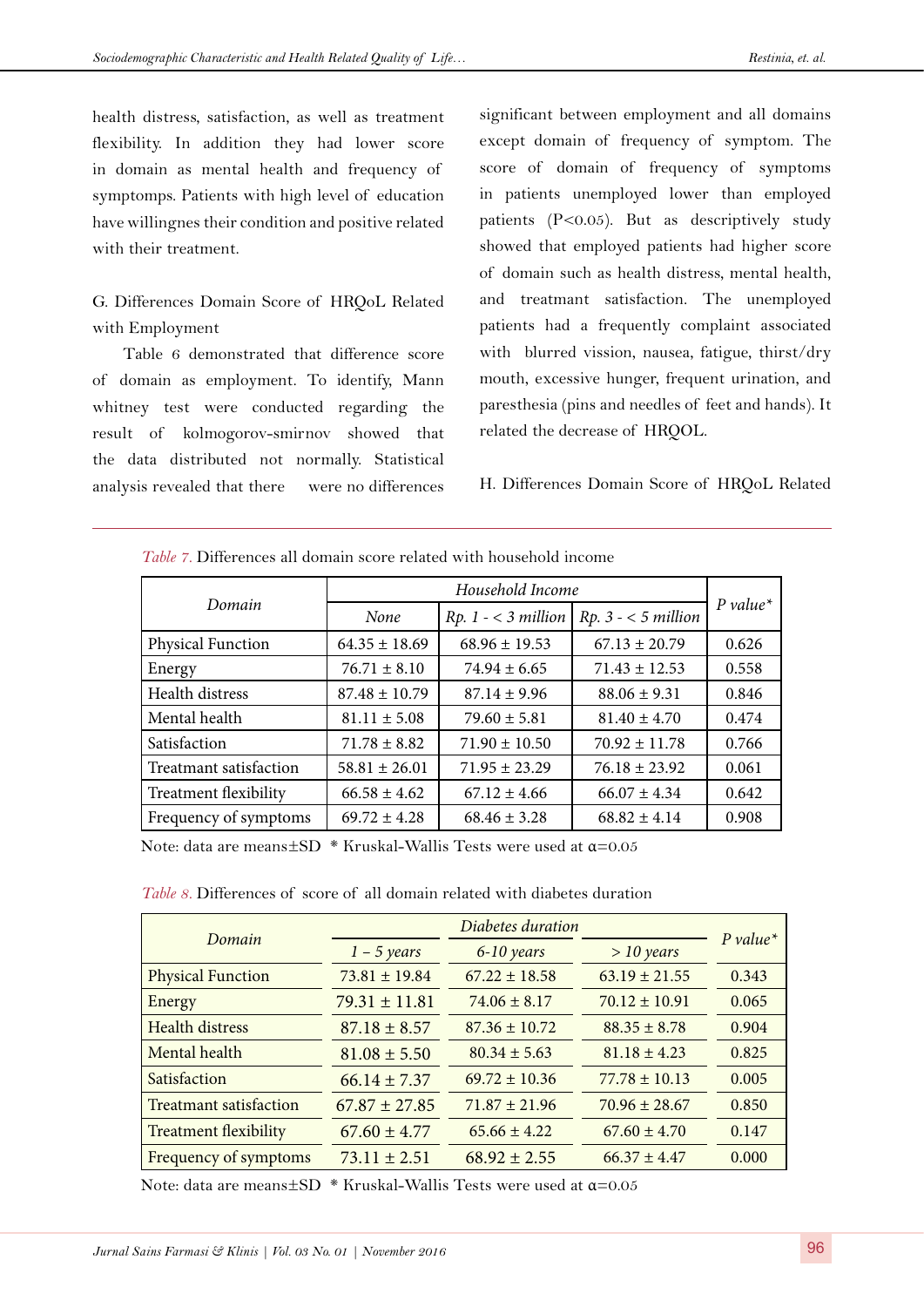with Household Income

The result of study performed that household income did not influence all domain in quality of life (P>0.05) as shown by Table 7. This result is accordance with the study of Lely at Haji Hospital [\[19](#page-7-8)]. Not linear with the research of Pantoan (2015) reported that household incomed affected all domain except in domain of satisfaction  $\lceil 13 \rceil$ . Based on descriptive analysis, patients who had the highest level of household income had the highest score in domain of treatmant statisfaction. It related with financial capability. Treatmant statisfaction consist such as how controlled your diabetes, how satisfied your treatment, as well as how willing to continue your present treatment. In addition that patients without income showed that higher score in domain of energy than patients had income. It reflected with patients who had income had work alot. Through they had more often feel tired than patients without occupation.

I. Differences Domain Score of HRQoL Related with Diabetes Duration

To determine influence of duration of diabetes, Kruskal-Wallis test were conducted. As shown by Table 8, score of domain satisfaction and frequency of symptoms had difference significantly (P<0.05). Patients with the longest diabetes duration performed that the lowest score of domain of frequency of symptoms. While in satisfaction domain, the patients who had the longest duration had the highest score. The result of this study was in line with the study carried out by Pantoan at Tarakan Hospital [\[13](#page-7-4)] and difference with Lely at Haji Hospital [[19\]](#page-7-8). Meanwhile in physical function domain, the shortest duration the highest score of domain. Domain of energy showed the equivalent result. It defined that the longest duration would not always be followed decrease of HRQoL.

#### **CONCLUSION**

Sociodemographic characteristic affected on health related quality of life among type 2 diabetes mellitus outpatients under JKN. Education level had influence significantly meanwhile such as gender, age group, employment, and diabetes duration had no correlation with health related quality of life. The score of domain of frequency of symptoms was affected significantly by gender, age group, employement, and duration of diabetes. The domain of satisfaction had difference significantly by age group.

#### **ACKNOWLEDGEMENT**

The authors would like to express their deepest gratitude to faculty of pharmacy Pancasila University for funding this study.

## **REFERENCES**

- <span id="page-6-0"></span>1. Regulation of President of The Republic Indonesia. (2013). Health insurance. Jakarta.
- <span id="page-6-1"></span>2. Ministry of Health the Republic of Indonesia Decree no. 27. (2014). Technical instruction of INA-CBGs. Jakarta; 2014.
- <span id="page-6-2"></span>3. World Health Organization. (2010). Diabetic neuropathy attack more than 50% diabetes paients. www.pdpersi.co.id.
- <span id="page-6-3"></span>4. Dipiro, J.T., Barbara, G.W., Terry, L.S., Cindy, W.H. (2009). Pharmacotherapy handbooked.7th.USA:McGrawHill.
- <span id="page-6-4"></span>5. Akinci, F., Yildriam, A., Gozu, H., Sargin, H., Orbay E, et.al. (2008). Assesment of health-related quality of life (HRQoL) of patients with type 2 diabetes in TURKEY. Diabetes Research and Clinical Practice, 79:117-123.
- <span id="page-6-5"></span>6. Javanbakht, M., Abolhasani, F., Mashayekhi, A., Baradaran, H.M., Jahangiri, Y. (2012). Health related quality of life in patients with type 2 diabetes mellitus in Iran: a national survey. Plos One, 7(8):e44526.doi:10.1371/journal.pone.0044526.
- <span id="page-6-6"></span>7. Jhita, T., Petrou, S., Gumber, A., Szczepura, A., Raymond, NT., Bellary, S. (2014). Erhnic differences in health related quality of life for patients with type 2 diabetes. BioMed Central, 12:83.
- <span id="page-6-7"></span>8. Zyoud, S.H., Al-Jabi, S.M., Sweileh, W.M., Arandi, D.A., Dabeek, S.A., Esawi, H.H., Atyeh, R.M., Abu-Ali, H.A., Sleet, Y.I., Abd-Alfatah, B.M., Awang, R. (2015). Relationshipof treatment satisfaction to health-related quality of life among palestinian patients with type 2 diabetes mellitus:findings from a crosssectional study.Journal of Clinical & Translation Endocrionology, 2:66-71.